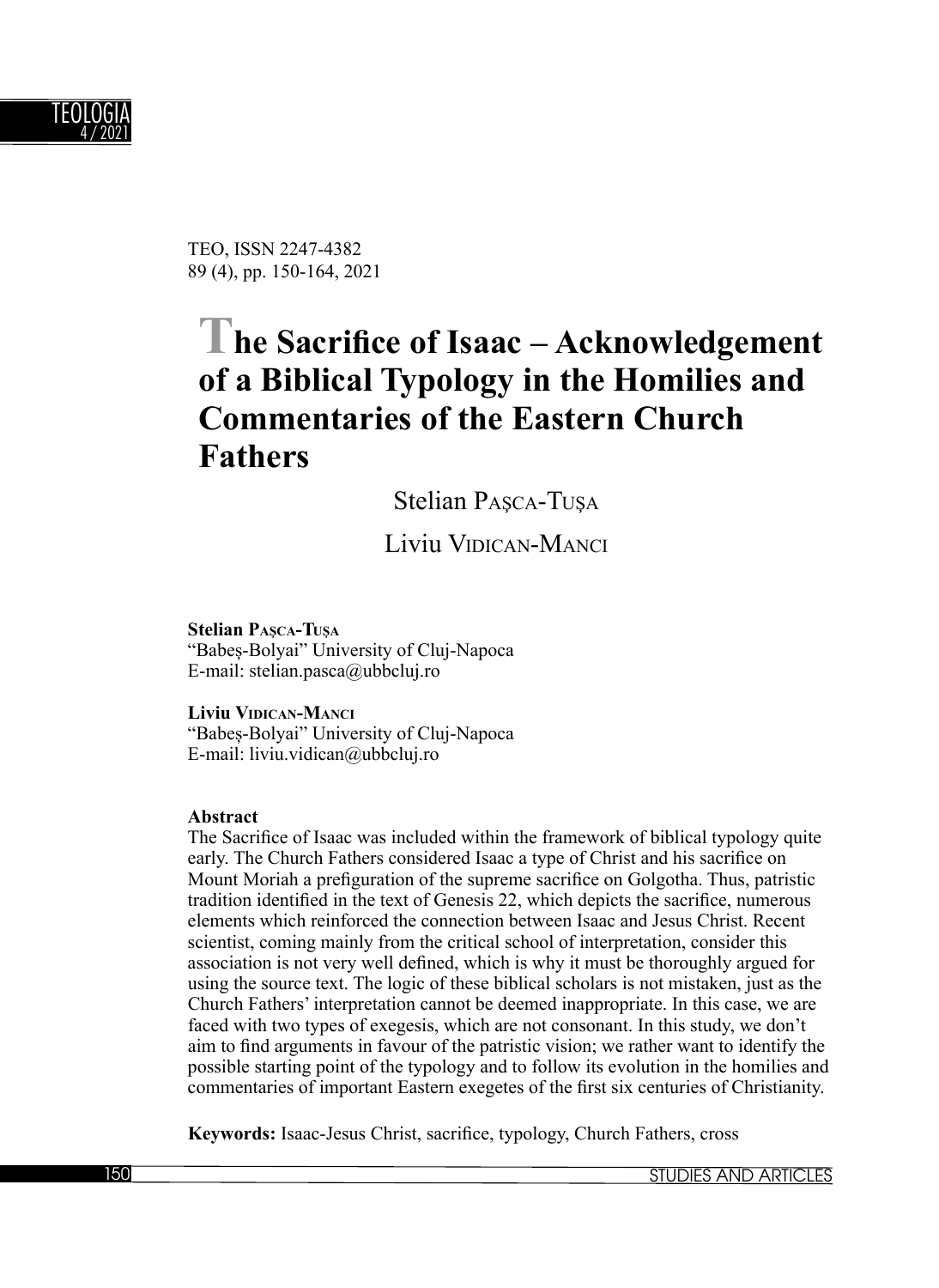## **I. Introduction**

Patriarch Isaac was regarded by Church Fathers as a symbol, a type, who, through the sacrifice he willingly accepted to take part in, anticipated what would happen to Jesus Christ on the cross<sup>1</sup>. This association conferred the second patriarch a very special status among the righteous of the Old Testament and among those who, through their life or through one of their deeds, prefigured the Incarnate Son of God. Patristic literature praised his courage and obedience to his father, who had to fulfil the trial God had ordained. The interpretation perspectives and the methodology offered by the typological construct provided the Fathers with the possibility to identify key elements which can consolidate the type-antitype relationship and highlight the way in which Isaac resembles Jesus Christ.

One of the most representatives' examples of specialised literature which tackled the patristic interpretation of the event from the Old Testament belongs to Edward Kessler. In his work (*Bound by the Bible: Jews, Christians, and the Sacrifice of Isaac*), the author wanted to underscore the interdependence between the exegesis of the sacrifice on Mount Moriah provided by both Jews and Christians. In his endeavour, the renowned British philosopher and theologian highlighted the main lines of interpretation developed by the Fathers of the first centuries with respect to sacrifice. His work is a starting point for our research, in which we want to focus our attention exclusively on Christological interpretations. Since we will access and analyse the homilies and commentaries of the Fathers, we will only briefly refer to complementary literature<sup>2</sup>, as we prefer to

<sup>&</sup>lt;sup>1</sup> Saint Ephrem the Syrian claims that Isaac was "a foreshadowing of the Lord". St. EPHREM THE SYRIAC, "Cuvânt de Avraam și Isaac" [On Abraham and Isaac], transl. by Alexandru Prelipcean, in: *Ortodoxia* [Orthodoxy], VI (2014) 2, p. 130. Saint Gregory of Naziansus points to the fact that "Abraham, the great patriarch, makes an unusual sacrifice, the image of the great Sacrifice". St. GREGORY OF NAZIANSUS, *Cele cinci cuvântări teologice* [The Five Theological Orations] II,18, transl. by Gheorghe Tilea and Nicolae Barbu, the publishing house of the Biblical and Missionary Institute of the Romanian Orthodox Church, Bucharest, 2008, pp. 48-49.

<sup>2</sup> We recommend the following specialised literature: A. R. E. AGUS, *The Binding of Isaac and Messiah*, State University of New York, Albany (NY), 1988. G. T. ARMSTRONG, "The Cross in the Old Testament According to Athanasius, Cyril of Jerusalem and the Cappadocian Fathers", in: *Theologia Crucis: Festschrift*, coord. Erich Dinkler. C. Andresen and G. Klein, Mohr, Tubingen, 1979, pp. 17-38. S. P. Brock, "Genesis 22 in Syriac Tradition", in: *Mélanges Dominique Barthelemy*, coord. P. Casetti, O. Keel and A. Schenker, Editions Universitaires, Freiburg, 1981, pp. 1-30. J. DUNHILL, *Covenant*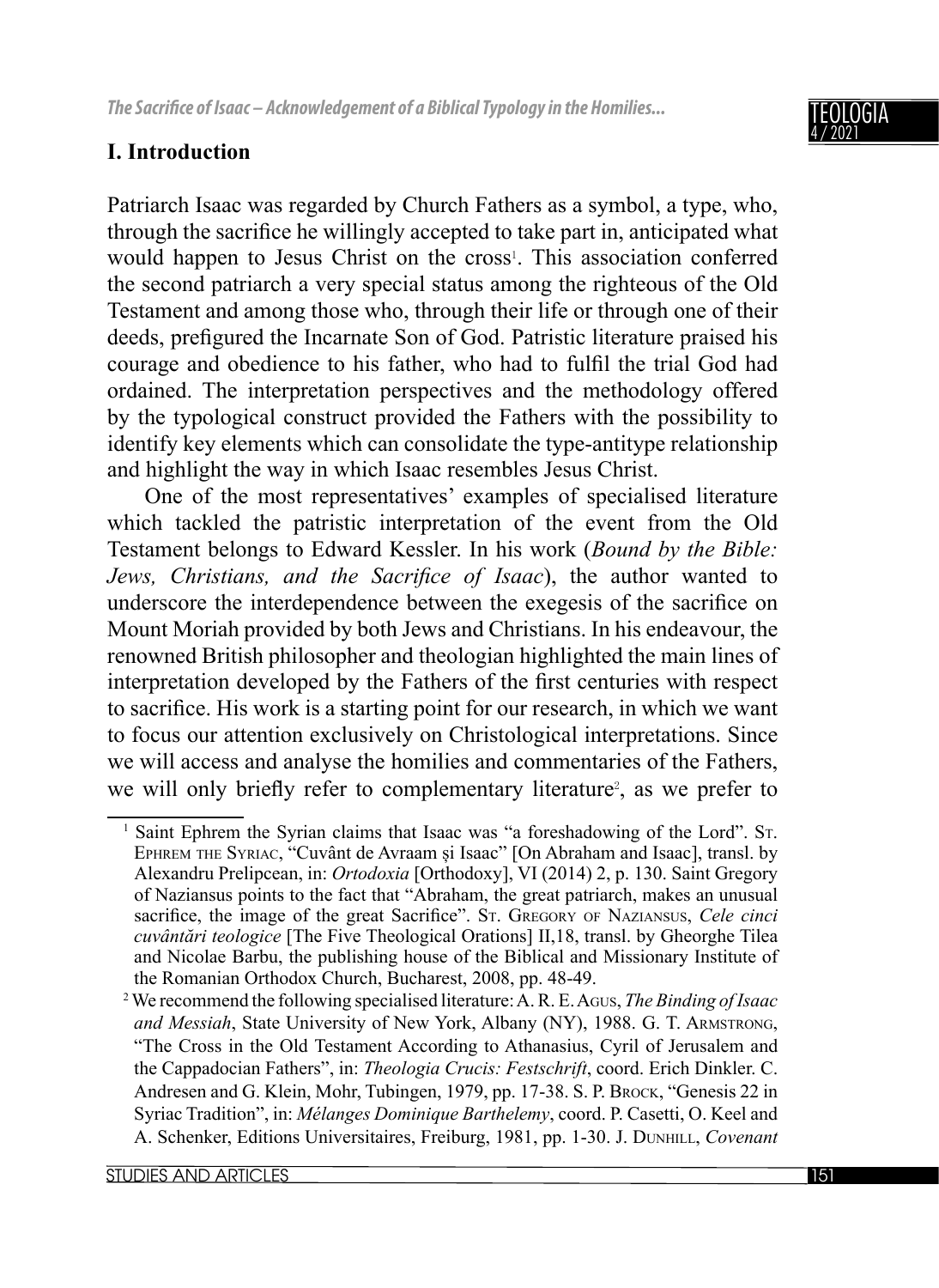#### TEOLOGIA 4 / 2021

work directly with the source texts. We aim to emphasise the way in which the Eastern Fathers identified bridges between the two sacrifices and later fructified them to consolidate the typology. For the patristic homilies and commentaries, we are referring to, we will consider the time between the 2nd and the 5th centuries. We will start our presentation with Melito, bishop of Sardis, one of the important theologians of the 2nd century, who systematised the main elements of the typology.

We will resort to the exegetes of Alexandria (Clement, Origen, St. Athanasius the Great and St. Cyril) and the exegetes belonging to the Antiochian school (Theodore of Mopsuestia and St. John Chrysostom), we will touch upon the Cappadocians, and our approach will extend as far as the Syrian Fathers (St. Ephrem the Syrian). We thus want to cover all the important regions of Eastern Christianity and to note down the interpretations made during the golden period of Christianity in the first centuries.

Before mentioning the lines of interpretation of the Fathers and implicitly systematising the way in which Eastern tradition underscored the typological connection between Isaac and Jesus Christ, we will try to identify the starting point or the factor which generated this kind of interpretation. In our endeavour, we have also found useful the indications of the Fathers, who refer to a few texts from the New Testament, which they consider sources of validation for their exegetic act. The most important reference can be found in one of our Saviour's orations, in which, according to the Fathers, the Lord makes a slight allusion to the sacrifice on Mount Moriah.

*and Sacrifice in the Letter to the Hebrews*, University Press, Cambridge, 1992. A. GABOURY, "Deux fils uniques: Isaac et Jésus: Connexions vétérotestamentaires de Mc 1,11 (et paralleles)", in: *Studia Evangelica* (1968) 4, pp. 198-204. J. D. LEVENSON, *The Death and Resurrection of the Beloved Son: The Transformation of Child*  Sacrifice in Judaism and Christianity, Yale University Press New Haven, 1993. I. Lévi, "Le sacrifice d'Isaac et la mort de Jésus", *Revue des Études Juives* (1912) 64, pp. 161-184. E. Noort (eds.), *The Sacrifice of Isaac: The Aqedah (Genesis 22) and its Interpretations. Themes in Biblical Narrative*, Brill, Leiden, 2002. H. J. SCHOEPS, ¬The Sacrifice of Isaac in Paul's Theology", in: *Journal of Biblical Literature* (1946) 65, pp. 385-392. J. E. WOOD, "Isaac Typology in the New Testament", in: *New Testament Studies* (1968) 14, pp. 583-589.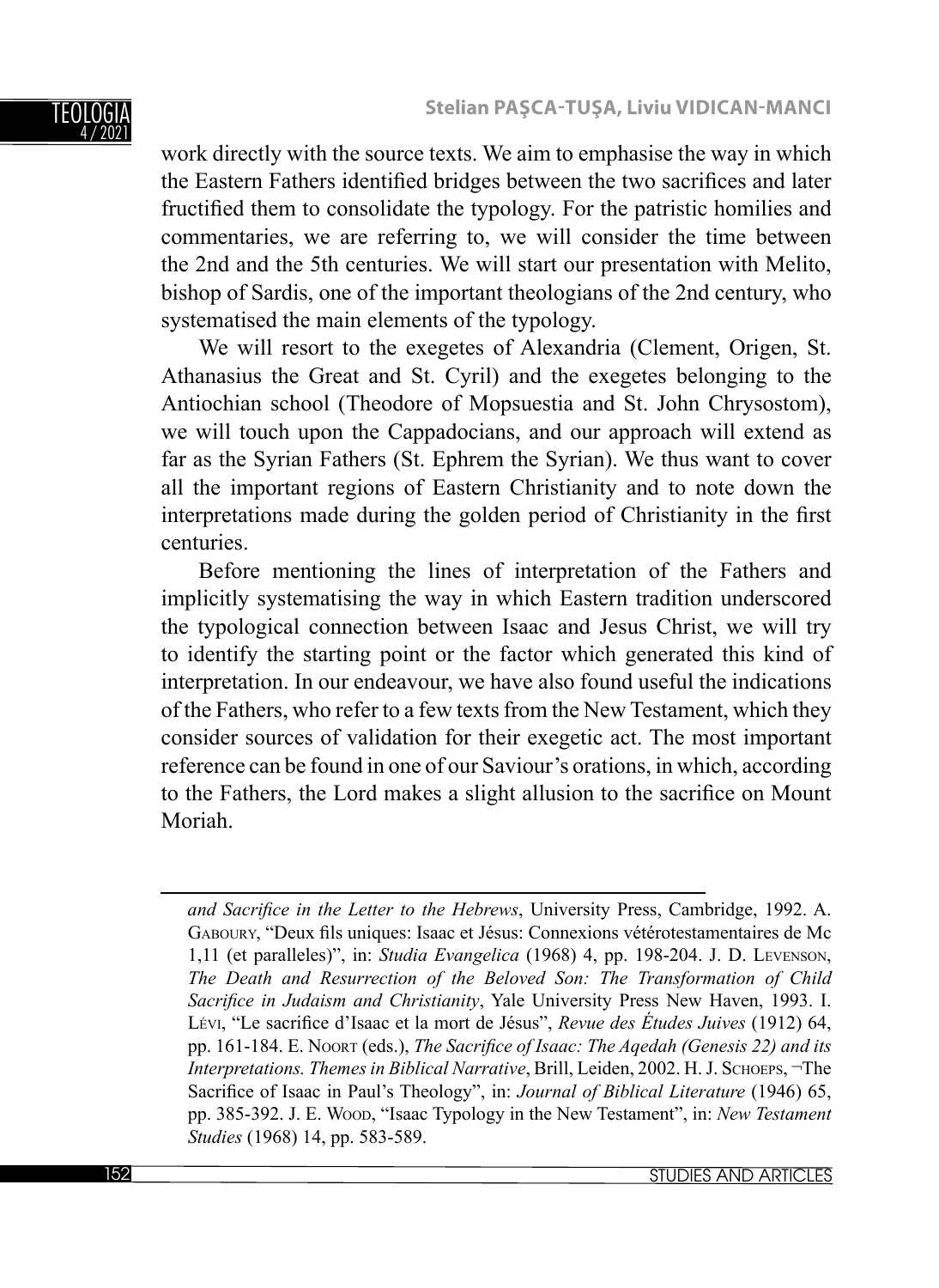

## II. Abraham's Joy and the Mysterious Sight of the Sacrifice on the **Cross**

The Sacrifice of Isaac became particularly important for Christian communities after our Saviour alluded to the sacrifice on Mount Moriah during His great Eucharistic oration written down by Saint John. Jesus Christ refers to this event, invoking a mysterious understanding of the sacrifice by the one who takes up the role of its officiant. The Lord tells those who questioned his authority during the aforementioned oration that "Abraham rejoiced that he would see my day. He saw it and was glad" (Jn 8, 56). It is easy to understand that the audience didn't understand anything from those words; they told Him he wasn't even fifty years old, and it was impossible to have seen the patriarch. After our Saviour told them that, before Abraham was, He was, they wanted to throw in the precipice the One Who, according to them, considered Himself older than Abraham.

The Lord's words would be understood only after the sacrifice on the cross took place. It was only then that John the Apostle, the first Christians and, later, the Church Fathers understood what Jesus Christ meant when He uttered those words. Besides the incarnation of our Saviour, Saint Cyril of Alexandria points to two additional events that the Lord might have envisaged: the theophany of Mamre<sup>3</sup> or the sacrifice on Mount Moriah. They can all be justified, but the allusion to the sacrifice is much more appropriate and the Church Fathers generally favour this version. Saint Cyril believes that God

"shall grant that he [Abraham] truly saw the day of the Lord's slaughter (on account whereof all things have turned out auspiciously unto us and were made prosperous), when for a type of Him he was enjoined to offer up for a sacrifice his onlybegotten and first-born, Isaac"<sup>4</sup>.

<sup>&</sup>lt;sup>3</sup> Saint Gregory the Great believes that the Lord referred then to the episode of Mamre, when Abraham received the three angels who prefigured the Holy Trinity. St. GREGORY THE GREAT, *Forty Gospel Homilies*, coll. *Cistercian Studies Series*, vol. 123, transl. by David Hurst, Cistercian Publication, Kalamazoo (Mi), 1990, p. 116.

<sup>4</sup> ST. CYRIL OF ALEXANDRIA, *Comentariu la Evanghelia Sfântului Ioan [Commentary on the Gospel of Saint John]*, coll. *Părinți și Scriitori Bisericeşti* [The Fathers of the Church], vol. 41, transl. by Fr. Prof. Dr. Dumitru Stăniloae, the publishing house of the Biblical and Missionary Institute of the Romanian Orthodox Church, Bucharest, 2000, p. 451.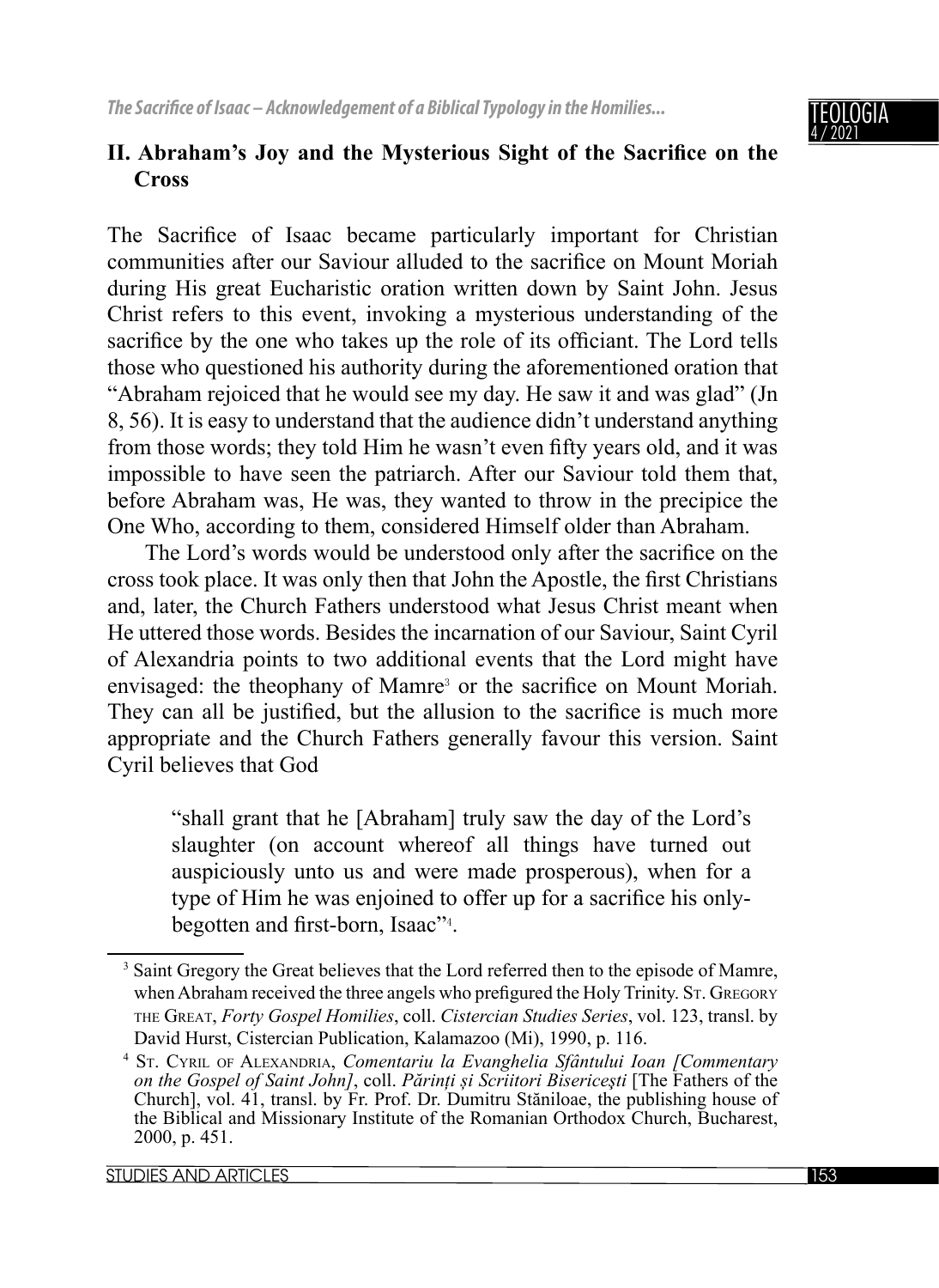### TEOLOGI 4 / 2021

The exegete of Alexandria emphasises here Isaac's quality of an "image" (type), prefiguring through his sacrifice the events that would take place on Golgotha. This interpretation is shared by most of the Fathers, who claim no other event in the life of the patriarch can match so well what our Saviour intended to convey to His interlocutors<sup>5</sup>.

Saint John Chrysostom considers that all the events which have to do with the sacrifice of Isaac were a "foreshadowing of the cross". He supports his assertion through the fact that our Saviour Himself mentioned the sacrifice of Isaac and told the Jews that Abraham had mysteriously seen His sacrifice on the cross and rejoiced (Jn 8, 56). "How did he see it if he lived so long before? In type, in shadow. Just as in our text the sheep was offered in place of Isaac, so here the rational Lamb was offered for the world. You see, it was necessary that the truth be sketched out ahead of time in shadow." <sup>6</sup>We notice that Saint John considers the sacrifice of

<sup>5</sup> ORIGEN, *Homilies in Genesis* 8.1, coll. *The Fathers of the Church*, vol. 71, transl. by Roland Heine, Catholic University of America Press, Washington (D. C.), 1982, pp. 137-138; ST. JOHN CHRYSOSTOM, *Homilies on the Gospel of John*, coll. *Nicene and Post-Nicene Fathers*, vol. 14, transl. by Philip Schaff, WM. B. Eerdmans Publising Company, Grand Rapids (MI), 1995, p. 199; THEODORE OF MOPSUESTIA, *Commentary on John*, coll. *Corpus Scriptorum Christianorum Orientalium*, vol. 4. 3, transl. by J. –M. Vosté, L. Durbecq, Louvain, 1940, p. 180. Saint Irenaeus of Lyons claims that, as Abraham was a prophet, he mysteriously saw, under the inspiration of the Holy Spirit, the day when the Lord would come, and he immediately rejoiced seeing the fruit of the sacrifice on the cross. St. IRENAEUS OF LYONS, *Against Heresis* 4.5.5, coll. *Ante-Nicene Fathers* 1, transl. by Philip Schaff, WM. B. Eerdmans Publising Company, Grand Rapids (MI), 2002, p. 467. Saint Athanasius the Great (*Epistolae Heortasticae VI*, PG 26) and later Saint Ephrem the Syrian claim that Abraham didn't see Christ in the image of his son, but in that of the ram he brought as a sacrifice. Saint Ephrem supports his opinion with the help of another event with saving characteristics, namely the paschal lamb. Just as Isaac's offspring were delivered out of Egypt through the sacrifice of the lamb, so would all the gentiles be delivered when the One Whom John the Baptist called the Lamb of God would sacrifice Himself on the Cross to take away the sin of the world. ST. EPHREM THE SYRIAN, *Commentary on Tatian's Diatessaron* 16,27, Journal of Semitic Studies Supplement 2, transl. by C. McCarthy, Oxford University Press for the University of Manchester, Oxford, 1993, p. 257. Saint Ambrose the Great believes that the ram prefigures Christ: "The ram is the Word full of peace, measure and patience. Through Him it is shown that wisdom is the good sacrifice, the knowledge of the face of deserving and gaining goodwill through sacrifice". Sr. AMBROSE THE GREAT, Scrisori [Letters] 8,3, coll. Părinți și Scriitori Bisericești [The Fathers of the Church], vol. 53, transl. by David Popescu, the publishing house of the Biblical and Missionary Institute of the Romanian Orthodox Church, Bucharest, 1994, p. 53.

<sup>6</sup> ST. JOHN CHRYSOSTOM, *Omilii la Facere* [Homilies on Genesis], coll. *Părinți și Scriitori Bisericești* [The Fathers of the Church], vol. 22, transl. by Dumitru Fecioru, the publishing house of the Biblical and Missionary Institute of the Romanian Orthodox Church, Bucharest, 1989, p. 151.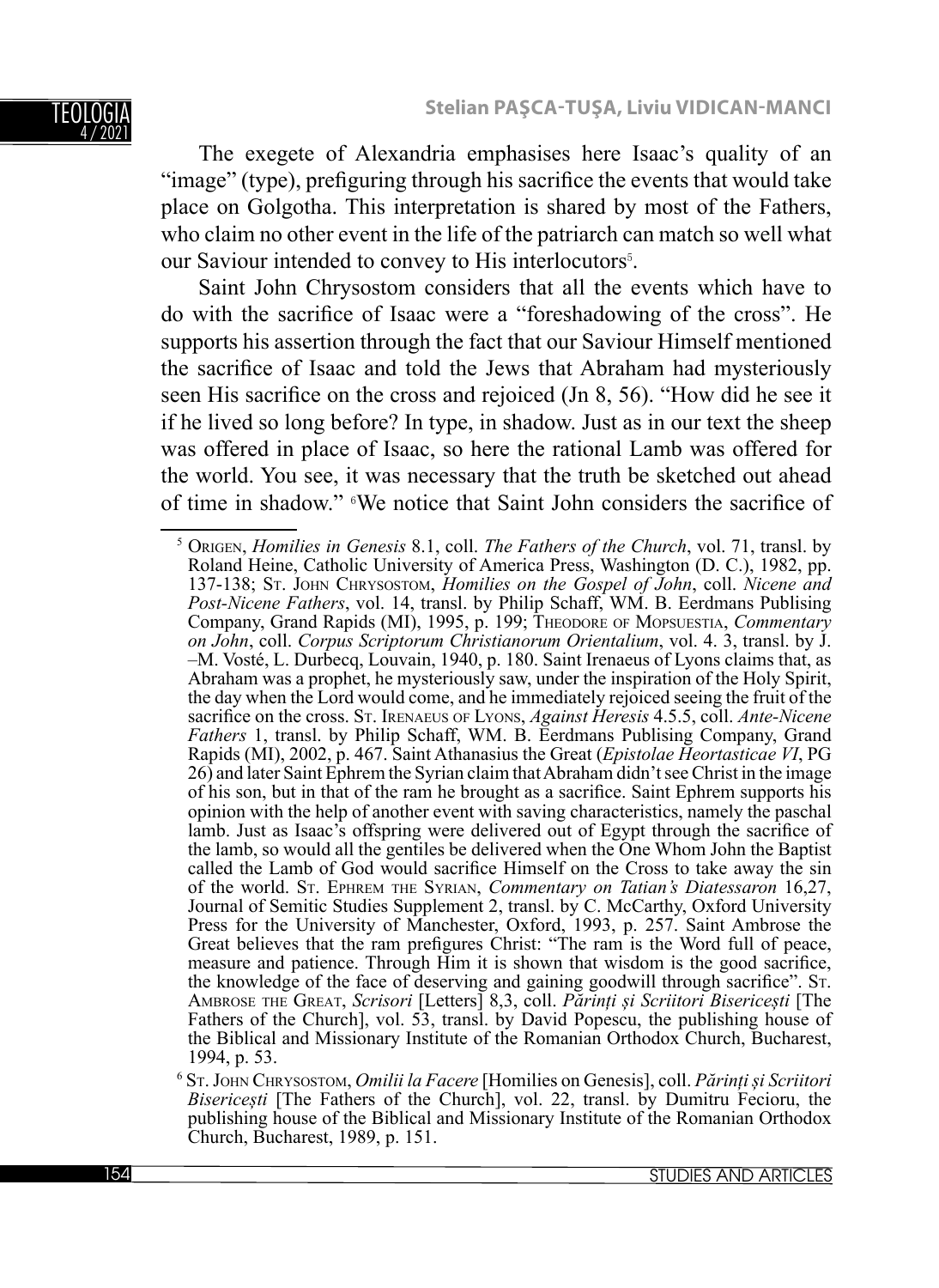the ram as the main element of the typological relationship, without the nuances added by Saint Cyril. He focuses on the fact that the reality of the sacrifice on Golgotha was made known to Abraham through the shadow or, to use a pauline wording, through guessing (I Cor 13, 21). Abraham knew in part what the contemporaries of Jesus would later fully understand<sup>7</sup>.

To be more explicit, Saint John develops the idea put forward and adds other elements to the basic idea, to reinforce the typological relationship: "an only-begotten son in that case, an only-begotten in this; dearly loved in that case, dearly loved in this"<sup>8</sup> . Nonetheless, the Antiochian exegete insists on mentioning that just as one cannot fully compare shadow and truth, so is full resemblance between Isaac and Christ impossible. The extent of His sacrifice is much greater than that of the son of the patriarch: "This rational Lamb, you see, was offered for the whole world; he purified the whole world; he freed human beings from error and led them forward to the truth<sup>"9</sup>.

The typological dimension of the sacrifice was consolidated by two other references from the New Testament, which, according to the Church Fathers, entail a Christological interpretation: Jas 2, 21-23 and Heb 11,  $17-19$ <sup>10</sup>. These texts refer to the episode of the sacrifice on Mount Moriah, emphasising the faith of patriarch Abraham. Even if the Christological character doesn't fully transpire from their content, the Fathers believed that God revealed to the patriarch the mystery of the salvation of humankind, in response to his faith. On this occasion, God told Abraham that He would send His Son to die for the sins of mankind. Thus – St. Irenaeus of Lyons emphasises –, by analogy with what had happened on Mount Moriah, Abraham could understand the sacrifice that both the Father and the Son. Who fulfilled the will of His Father, would make<sup>11</sup>. The Father sacrificed

 $<sup>7</sup>$  Theodore of Mopsuestia also refers to the episode of the sacrifice and adapts his</sup> interpretation to the context in which the Lord uttered these words. Christ brings forth Abraham as an argument to better testify of the Father before the sceptical and tells them that the patriarch rejoiced when he saw the fruit of the sacrifice on the cross and hoped to witness the time when the entire world would be saved. This divine mystery was revealed to Abraham only after he proved he had enough faith to sacrifice his only son. God made known to him that He would send His only Son to die to free men from sin. THEODORE OF MOPSUESTIA, *Commentary on John*, p. 180. 8

<sup>&</sup>lt;sup>8</sup> St. JOHN CHRYSOSTOM, *Omilii la Facere* [Homilies on Genesis], p. 152.<br><sup>9</sup> St. JOHN CHRYSOSTOM, *Omilii la Facere* [Homilies on Genesis], p. 152.

<sup>&</sup>lt;sup>10</sup> Edward KESSLER, *Bound by the Bible: Jews, Christians and the sacrifice of Isaac,* Cambridge University Press, New York, 2005, p. 64.<br><sup>11</sup> Francoise PETIT (ed.) *La chainé sur la Genèse* (édition intégrale), Peeters,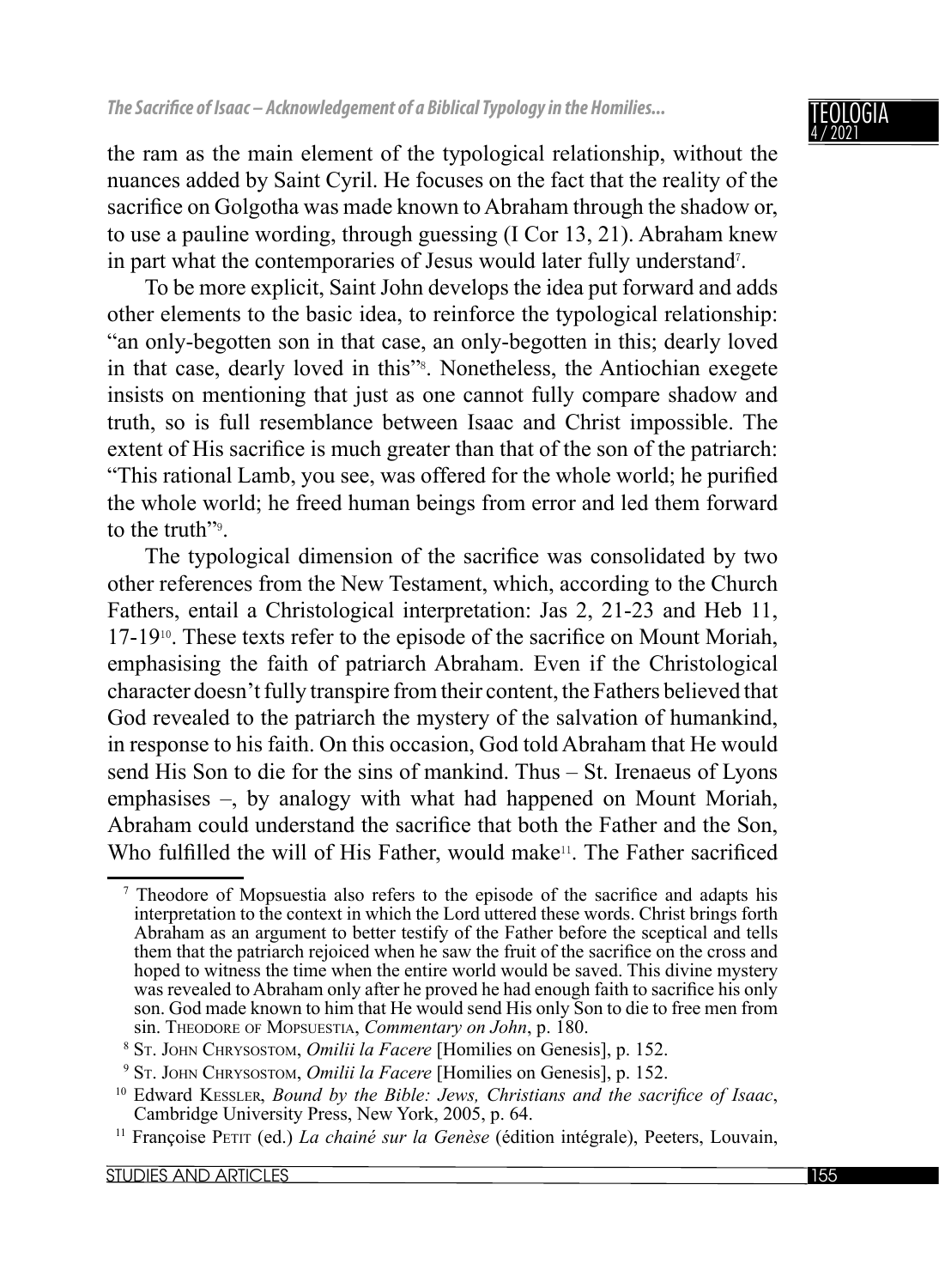

His beloved Son for the sins of mankind. It goes without saying that full resemblance is impossible. The reasons why the two sons (Isaac and Jesus) were called to sacrifice themselves were different. What is worth mentioning here is that God never asks people to do something He hasn't done or is incapable of doing<sup>12</sup>.

## **III.** The Typological Nature of the Sacrifice of Isaac and Its Christo**logical Interpretation in Eastern Tradition**

Melito of Sardis highlights on various occasions the typological dimension of the event on Mount Moriah, considering Isaac a type of Christ. The type-antitype relationship between the two is based on the following elements:  $\blacksquare$  the fact that Isaac carried the wood for sacrifice on his shoulders corresponds to the moment when Christ was forced by the soldiers to carry His cross up to the place where He would be crucified;  $\blacksquare$ both Isaac and Christ accepted the sacrifice without fighting against their father's will; ■ Isaac understood from the dialogue with his father that he would be sacrificed, while Christ became incarnate to make this sacrifice;  $\blacksquare$  each of them was bound before the sacrifice (this doesn't go against the idea that the sacrifice was willingly accepted);  $\blacksquare$  they both approached the sacrifice under the guidance of their father<sup>13</sup>.

<sup>1995,</sup> p. 1234. Caesarius of Arles opts for a double typology: Abraham – God the Father and Isaac – Jesus Christ. "When Abraham offered his son Isaac, he was a type of God the Father, while Isaac prefigured our Lord and Savior". CAESARIUS OF ARLES, *Sermon* 84,2, coll. *The Fathers of the Church*, vol. 47, transl. by Roland Heine,

<sup>&</sup>lt;sup>12</sup> Pseudo-Gregory of Nyssa underscores the typological dimension of the patriarch in the act of sacrifice as follows: "It suffices for you [Abraham] that you have been honoured by being the type. I have an only born son who is beloved. This one will live in the world; this one will be sacrificed on behalf of the world. Your son having awaited the slaughter was of no profit to the world, patriarch; the slaughter of My only born Son will be the salvation of the world." (*In Abraham*). S. I. MERCATI (ed.), *S. Ephraem Syri Opera*, Pontifical Biblical Institute, Rome, 1915, p. 103. Referring to Abraham's sacrifice and to its typological nature, Saint Cyril of Alexandria underscores the fact that it wasn't the intrigues of the Jewish leaders which sentenced Jesus Christ to death, but the Father's will was that which brought His Son to Golgotha (*Homilae Paschales*, *PG* 77, 5). 13 Edward KESSLER, *Bound by the Bible*, p. 64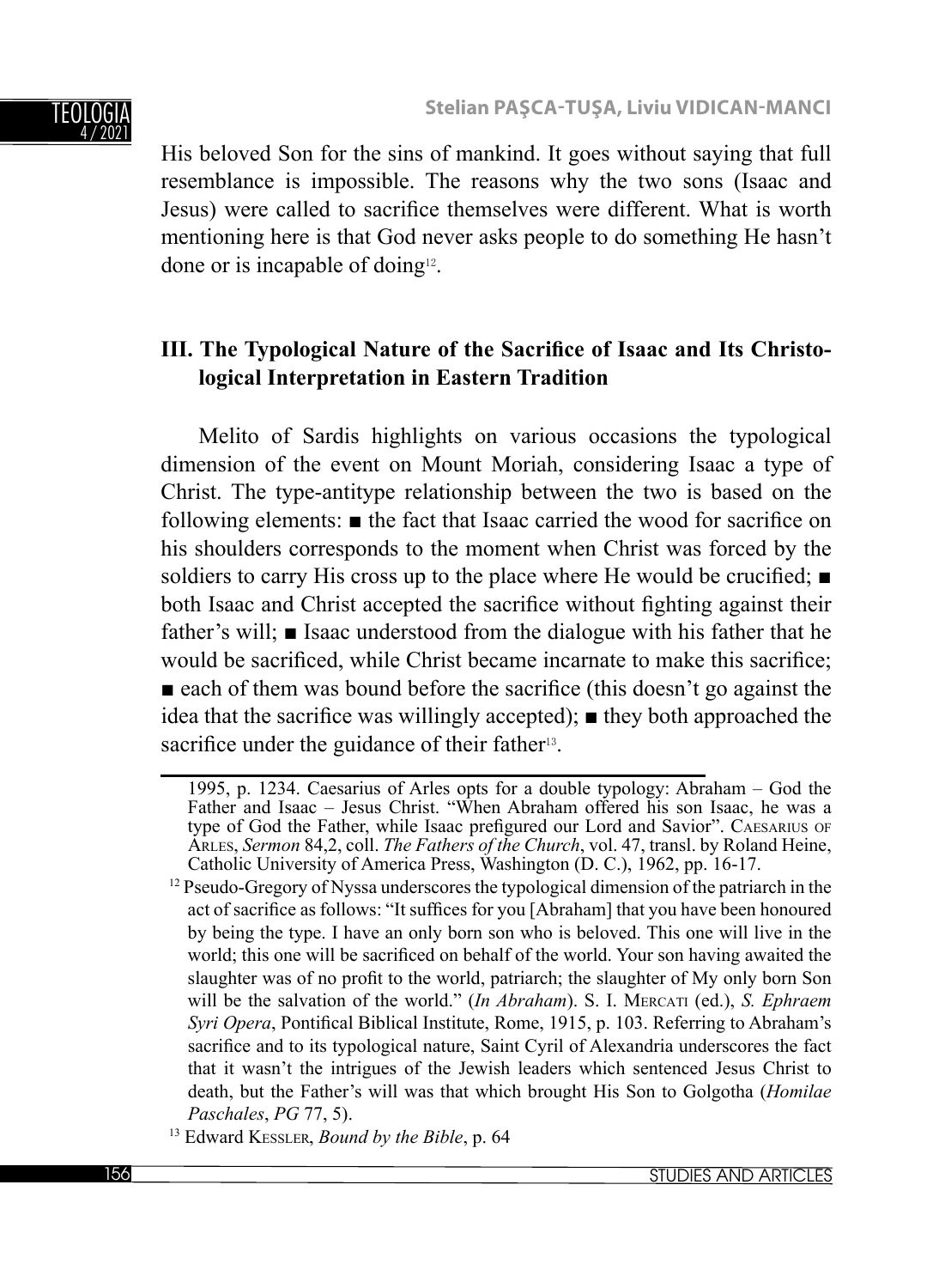The interpretation made by Melito of Sardis would become normative for the majority of the Fathers of Eastern Christianity. The complexity of his interpretation and the impact of his personality determined posterity to take up the model he offered for the relationship between Isaac and Christ, which was expressed in a hymn as follows:

"For as a ram he was bound / and as a lamb he was shorn / and as a sheep he was led to slaughter / and as a lamb he was crucified: / and he carried the wood on his shoulders . . . / as he was led up to be slain like Isaac by his Father. / For it was a strange mystery to behold, / a son led by his father to a mountain for slaughter, / whose feet he bound and whom he put on the wood of the offering / preparing with zeal the things for his slaughter. / But Isaac was silent bound like a ram, / not opening his mouth nor uttering a sound. / For not frightened by the sword / nor alarmed at the fire  $/$  nor sorrowful at the suffering,  $/$  he carried with fortitude the model of the Lord."  $14$ .

We can easily notice that bishop Melito intertwines the two events, which he correlates. Isaac is described from the perspective of the One Whom he prefigures. The characteristics of the Messiah the Sufferer are ascribed to the son of the patriarch, while Christ is presented in accordance with the main details of the sacrifice on Mount Moriah<sup>15</sup>.

The bishop of Sardis believes that the event of the sacrifice also contains other typological elements, which he fructifies in his discourse, as we have noticed in the previous text: the ram, the thicket (the bush), in which it got caught and the place where the sacrifice took place. "And the Lord – says Meliton – was a lamb like the ram that Abraham saw caught in the bushes (branches of the tree). The tree foreshadowed the cross, that place, Jerusalem, and the lamb, the Lord who was taken to sacrifice"<sup>16</sup>. He therefore believes that the typological nature of the episode on Mount Moriah is much more complex than it might seem at first sight. Hence his clear intention to correlate as thoroughly as possible the two events<sup>17</sup>.

<sup>&</sup>lt;sup>14</sup> MELITO OF SARDIS, *On Pascha and Fragments IX*, transl. by Stuard G. Hall, Clarendon Press, Oxford, 1979, p. 75.

<sup>&</sup>lt;sup>15</sup> Melito of Sardis urges us to contemplate the binding of Isaac to understand the mystery

of the Lord. MELITO OF SARDIS, *On Pascha and Fragments*, p. 75.<br><sup>16</sup> MELITO OF SARDIS, *On Pascha and Fragments*, p. 75.<br><sup>17</sup> The association between the place where the sacrifice took place and Jerusalem is not isolated. Bishop Eusebius of Caesarea claims on several occasions that "The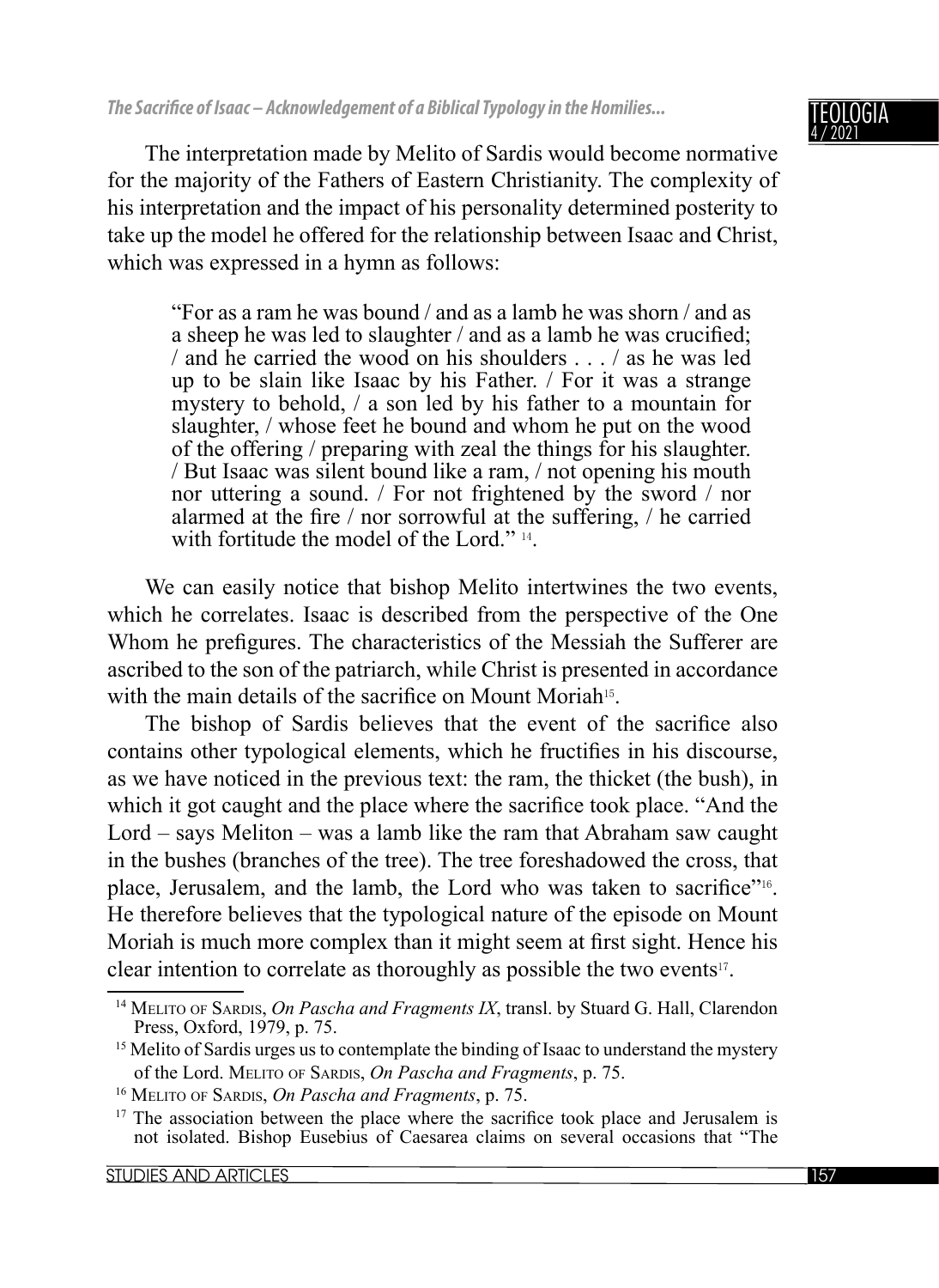

To consolidate even more the typological relationship between the two, Melito creates a context which goes beyond the boundaries of the scriptural text. He claims that Abraham's sacrifice did not take place in a private context, quite on the contrary, many people were present at the sacrificial act. This perspective is due to the association he makes between Mount Moriah and the Golgotha hill. If the sacrifice of our Saviour took place among a great crowd of people, then the sacrifice of Isaac was also public18. This type of association is not singular. Besides the scriptural text, the Church Fathers usually offer complementary details to reinforce the theological message they want to convey. For instance, among the Syrian Fathers, there is the idea according to which Sarah, Abraham's wife, was present during the sacrifice on Mount Moriah. This has determined some artists, Jews, or Christians, to portray Sarah next to the patriarch during the sacrifice $19$ .

As far as the ram is concerned, Melito of Sardis believes it appeared to be sacrificed instead of Isaac the righteous and to free the latter from the bindings which his father had prepared for the sacrifice. Similarly, Jesus Christ sacrificed Himself to loosen the bonds of sin, to redeem and save us<sup>20</sup>. We notice that, according to Melito, the Christ sacrifice has universal connotations and Isaac had to be redeemed through sacrifice. Therefore, the interpretation of the Fathers is not confined to the actual details of the event but adapted to correspond to the details regarding the saving sacrifice on Golgotha. Under Melito's influence, Saint Gregory of Nyssa claims that the event gains greater importance through its association with the sacrifice on the cross<sup>21</sup>. Christ sacrifices Himself for the sins of the entire humankind, just as the ram is sacrificed instead of Isaac. The gesture of Isaac carrying the wood on his back conjures up the way in which Christ took upon Himself the sins of all mankind. Saint Athanasius the Great considers that Isaac's death did not have an expiatory character, which is why it brought no good to mankind. On the other hand, the death of our Saviour had a universal impact, freeing all mankind from sin<sup>22</sup>.

Lord appeared to Abraham where Jesus Christ was crucified". Françoise PETIT (ed.), Collectio Coisliniana, Peeters, Louvain, 1986, p. 1260.

<sup>&</sup>lt;sup>18</sup> MELITO OF SARDIS, *On Pascha and Fragments*, p. 65.<br><sup>19</sup> Edward Kessler, *Sacrifice of Isaac*, p. 160.<br><sup>20</sup> MELITO OF SARDIS, *On Pascha and Fragments*, p. 76.<br><sup>21</sup> ST. GREGORY OF NYSSA, *De Deitate Filii et Spiritus*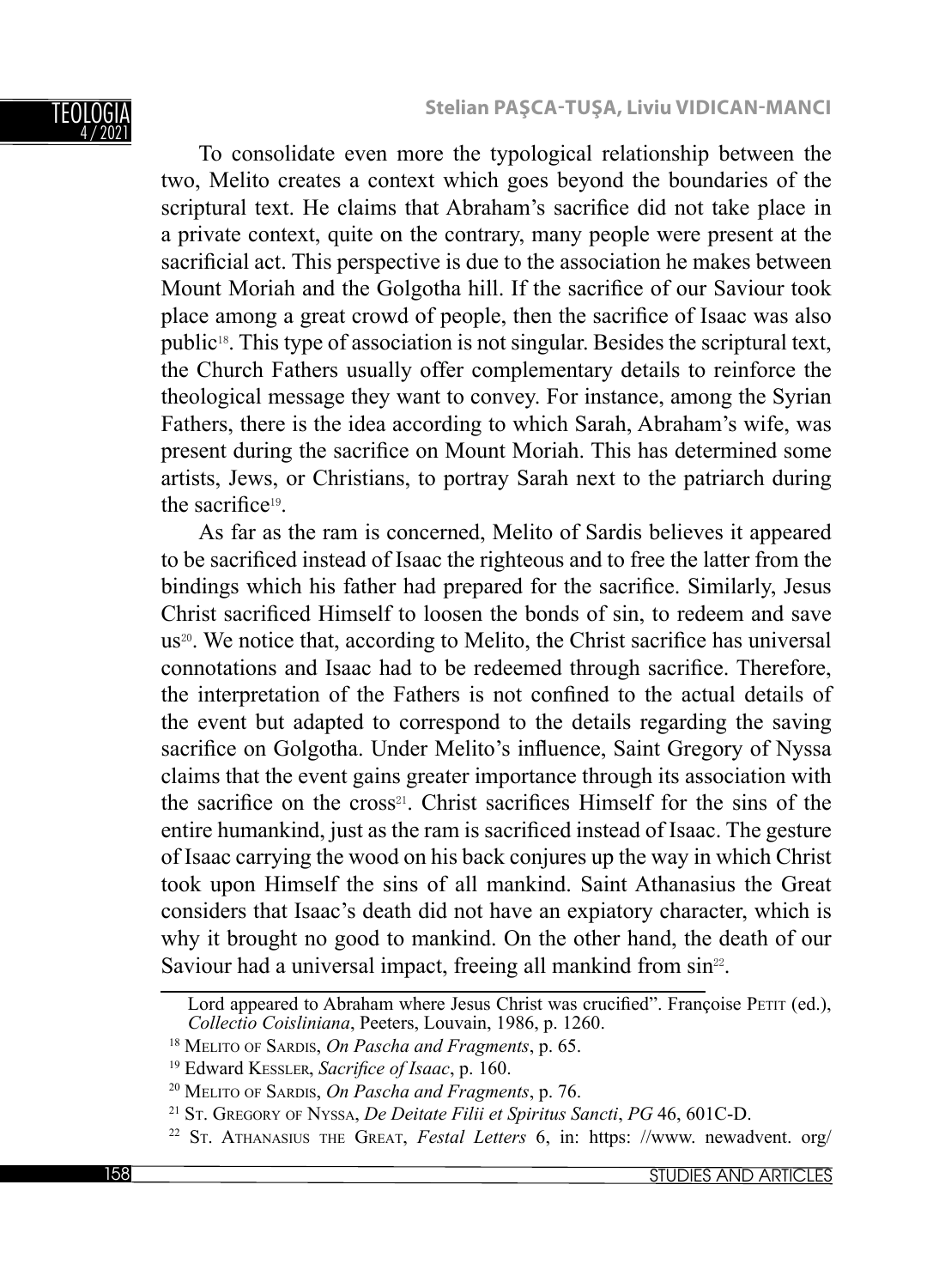OGIA 4 / 2021

The interpretation Melito of Sardis gives to the event of Abraham's sacrifice reflects to a great extent the way in which Christian communities received the Abrahamic sacrifice. The complexity of Melito's vision gives us a clear perspective of the way in which the Christians of the first two centuries of Christianity took up the sacrifice of Isaac, at least at the level of interpretation. This reality also transpires from the fact that other Church Fathers, who were unaware of the interpretation of the bishop of Sardis, interpreted the episode on Mount Moriah from a Christological perspective.

Clement of Alexandria was among the first Christian writers who pointed to the typological dimension of the event. He claimed that:

"Isaac is another type too (he can easily be taken in this other sense), this time of the Lord. He was a son, just as is the Son (he is the son of Abraham; Christ, of God). He was a victim, as was the Lord, but his sacrifice was not consummated, while the Lord's was. All he did was to carry the wood of his sacrifice, just as the Lord bore the wood of the cross. Isaac rejoiced for a mystical reason, to prefigure the joy with which the Lord has filled us, in saving us from destruction through his blood"<sup>223</sup>.

Saint Clement identifies a few elements which outline the typological character of the relationship between Isaac and Christ: ■ their being sons;  $\blacksquare$  they were both brought as sacrifice;  $\blacksquare$  the carrying of the wood / the wooden cross up to the place of sacrifice. What differentiates the two is that one of them would be spared, whereas the Other would be sacrificed for the salvation of the world.

Saint Clement also provides a special interpretation to the fact that Isaac didn't suffer. According to him, this is due to the primacy that Isaac

fathers/2806006. htm (accessed on June 9th, 2021). This interpretation is also shared by Saint Ephrem the Syrian, who claims that the ram, which evoked the sacrifice of the Lord, was sacrificed for the good of all mankind. ST. EPHREM THE SYRIAN, *Commentary on Genesis* 20,3, coll. *The Fathers of the Church*, vol. 91, transl. by Edward Mathews and Joseph Amas, The Catholic University of America Press, Washington (D. C.),

<sup>2010,</sup> p. 169. 23 CLEMENT OF ALEXANDRIA, *Pedagogul* [The Paedagogus], coll. *Părinți și Scriitori Bisericești* [The Fathers of the Church], vol. 4, transl. by Dumitru Fecioru, the publishing house of the Biblical and Missionary Institute of the Romanian Orthodox Churche, Bucharest, 1982, p. 179.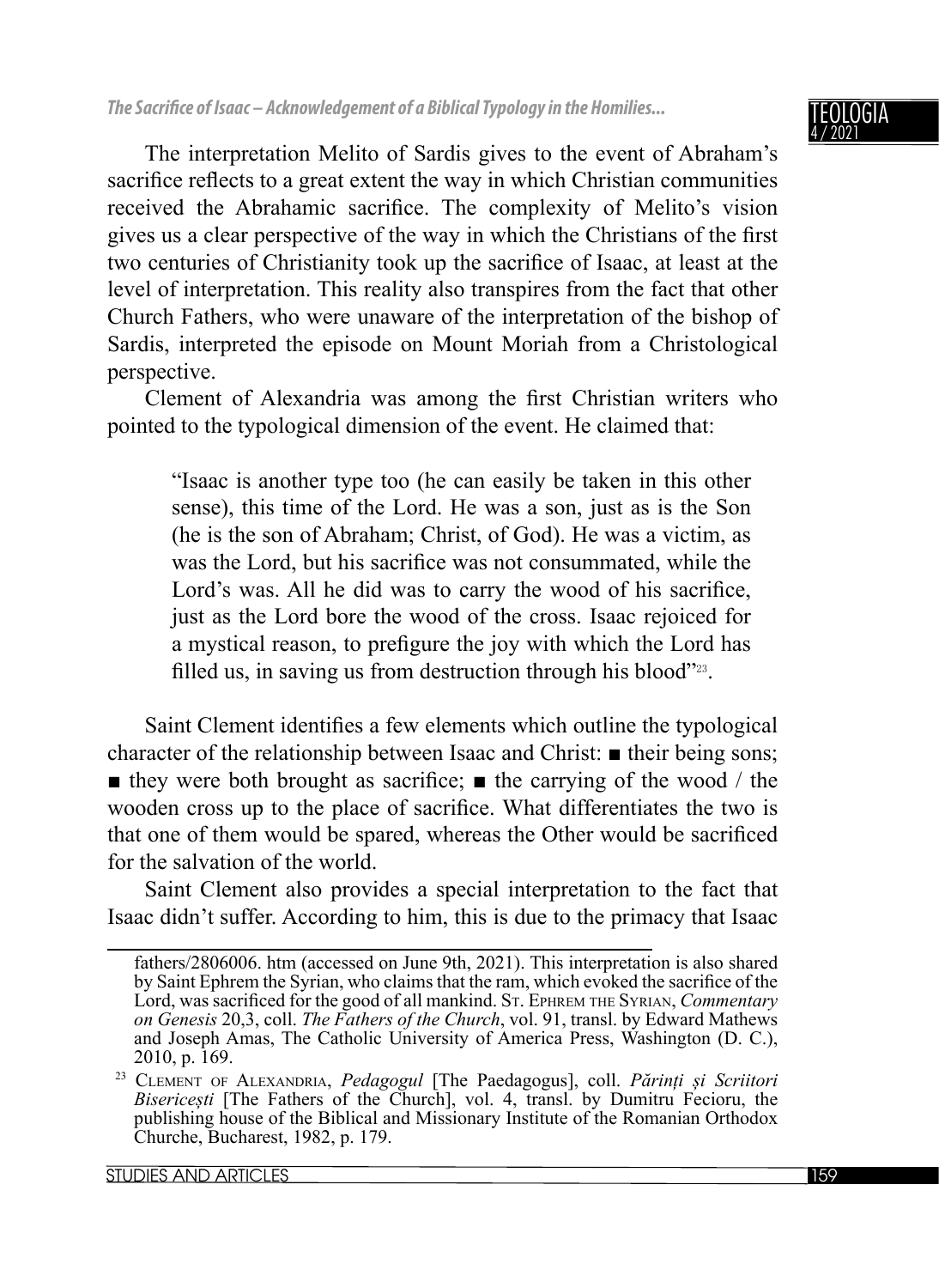### TEOLOGI 4 / 2021

gave to the Son of God and to the fact that he mysteriously prefigured Christ's Godhead. This perspective would be taken up by several Fathers, who, in various forms, claimed that Isaac represented the divine nature of the One Who suffered on Golgotha, while the ram represented the body of the Lord, which suffered the ordeal until death. Thus, Isaac prefigures Jesus Christ the risen, not the One Who suffered.

Origen underscores the typological nature of this event, starting from Abraham. He believes that, since the patriarch was aware of the mystery he had been entrusted with, he knew that this sacrifice was not limited only to testing his faith. The patriarch knew that what would happen had to do with an extremely important truth. For him, the resurrection of his son following the sacrifice was not impossible. God had promised him life (a child and an endless number of offspring) from an old, sterile, mortified body and He had kept His promise. He may not have known how God would resurrect his son following the sacrifice<sup>24</sup>. That is why Paul the Apostle gave Abraham as an example of faith in resurrection. Abraham saw in Isaac what would happen to Jesus Christ during His resurrection. Origen claims that Abraham saw in the image of his son's sacrifice the passion, death, and resurrection of Jesus Christ<sup>25</sup>.

To Origen, Isaac is clearly a typological image of Jesus Christ. This fact cannot be challenged under any circumstances. He also identifies another typological image within the framework of these events, which he links to Isaac as well, namely the ram which was sacrificed by Abraham instead of his son.

"We said above, I think, that Isaac represented Christ. But this ram no less also seems to represent Christ. Now it is worthwhile to know how both are appropriate to Christ, both Isaac, who is not slain, and the ram, which is slain. Christ is *the Word of God*, but *the Word was made flesh*. One aspect of Christ therefore is from above; the other is received from human nature and the

<sup>&</sup>lt;sup>24</sup> Origen, *Homilies in Genesis*, p. 140.<br><sup>25</sup> Origen, *Homilies in Genesis*, pp. 137-138. Ephrem the Syrian takes up this idea and claims that Abraham is great before the Lord for two reasons: that he could sacrifice his son and that he believed that the Lord would raise him from the dead following the sacrifice. Abraham couldn't imagine going down the mountain without Isaac, because he knew that the Lord Who had promised him offspring from Isaac couldn't break His promise. ST. EPHREM THE SYRIAN, *Commentary on Genesis*, pp. 168-169.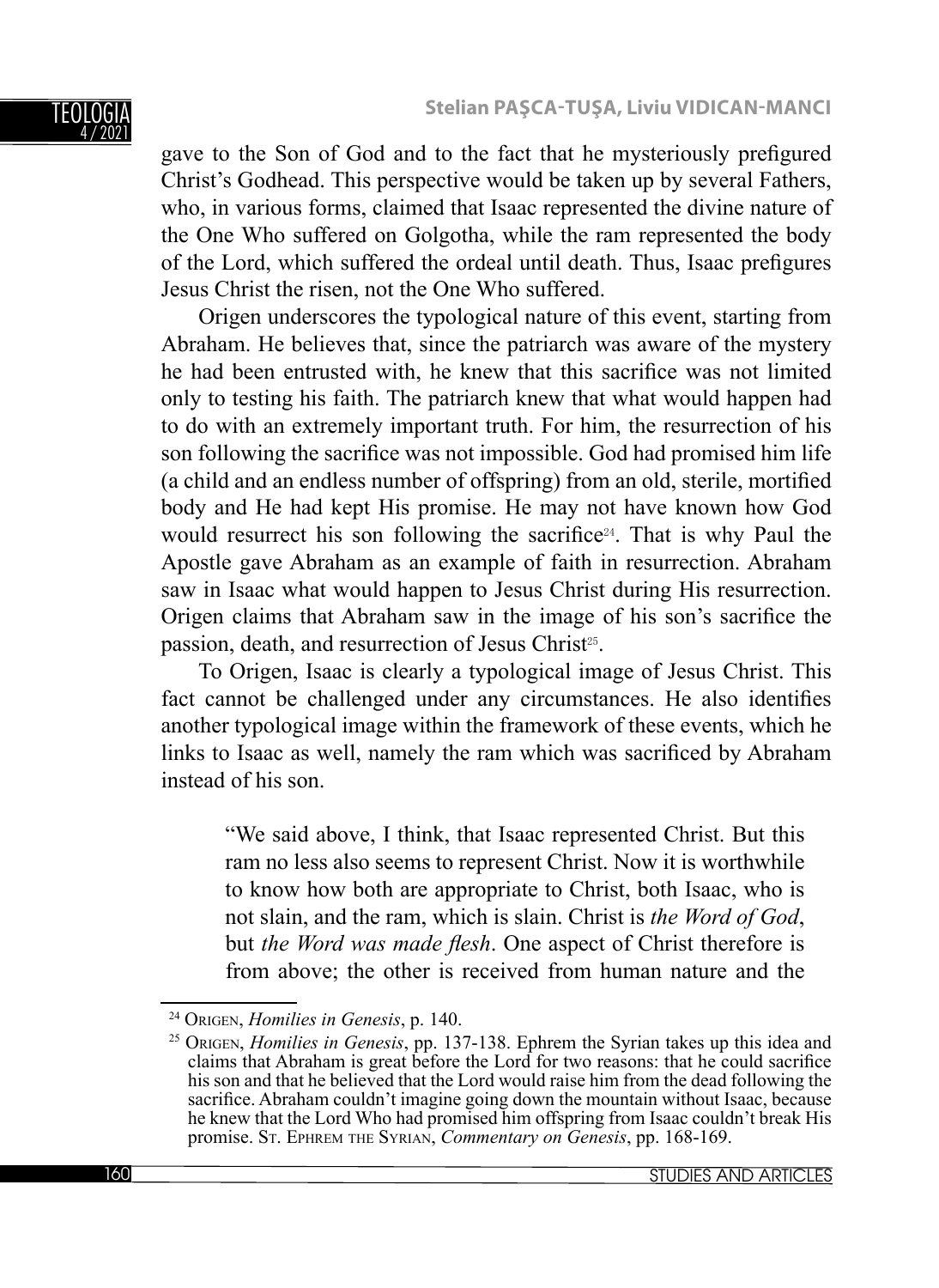

womb of the Virgin. Christ suffered, therefore, but in the flesh; and he endured death, but it was the flesh, of which this ram is a type, as also John said: *Behold the Lamb of God, behold him who takes away the sin of the world*. But the Word continued *in incorruption*, which is Christ according to the spirit, of which Isaac is the image"26.

Therefore, Origen believes that the ram prefigures the bodily passion, whereas Isaac prefigures the immortality of the soul. He considers that this is also the reason why Isaac is not sacrificed; only the ram dies on the altar, just as Christ sacrifices His body on the cross. Along the same line of interpretation, Saint Cyril of Alexandria identifies Isaac as the divine Logos and the ram as Christ's human nature<sup>27</sup>.

Origen highlights on various occasions that Isaac is a type of Christ. His wish to establish a relationship as firm as possible between type and antitype made him force the interpretation of certain details of the sacrifice. He granted Isaac sacerdotal prerogatives, motivating his interpretation by saying that, if he had not been a priest, he could not have participated, together with his father, to the sacrifice ritual by carrying the wood for sacrifice. Thus, Isaac resembles the One he prefigures, except that he wasn't a priest forever, like the Lord, after the order of Melchizedek (Ps. 110,  $4$ )<sup>28</sup>. Another element of interpretation which supports the typology is the three days that Abraham travelled up to Mount Moriah. Origen sees them as a prefiguration of the three days the Lord spent in the tomb until He raised from the dead on the third day29.

Saint Cyril of Alexandria believes that the history of the sacrifice of Isaac represents, through all its details, "foreshadowing the mystery of our Savior" 30. According to him, the association between Isaac and Jesus

<sup>&</sup>lt;sup>26</sup> Origen, *Homilies in Genesis*, p. 145.<br><sup>27</sup> ST. CYRIL OF ALEXANDRIA, *Homilae Paschales*, *PG* 77, 5.<br><sup>28</sup> Origen, *Homilies in Genesis*, pp. 140-141.<br><sup>29</sup> Origen, *Homilies in Genesis*, p. 140. This perspective is t among whom Caesarius of Arles. He claims that the third day of the journey prefigures the resurrection, as it was then that the Lord revealed Himself to Abraham. CAESARIUS OF ARLES, Sermon, pp. 16-17.

<sup>&</sup>lt;sup>30</sup> St. CYRIL OF ALEXANDRIA, *Glafire. Despre Avraam și Isaac* [Glaphyra. On Abraham and Isaac], coll. *Părinți și Scriitori Bisericești* [The Fathers of the Church], vol. 39, transl. by Dumitru Stăniloae, the publishing house of the Biblical and Missionary Institute of the Romanian Orthodox Church, Bucharest, 1992, p. 90.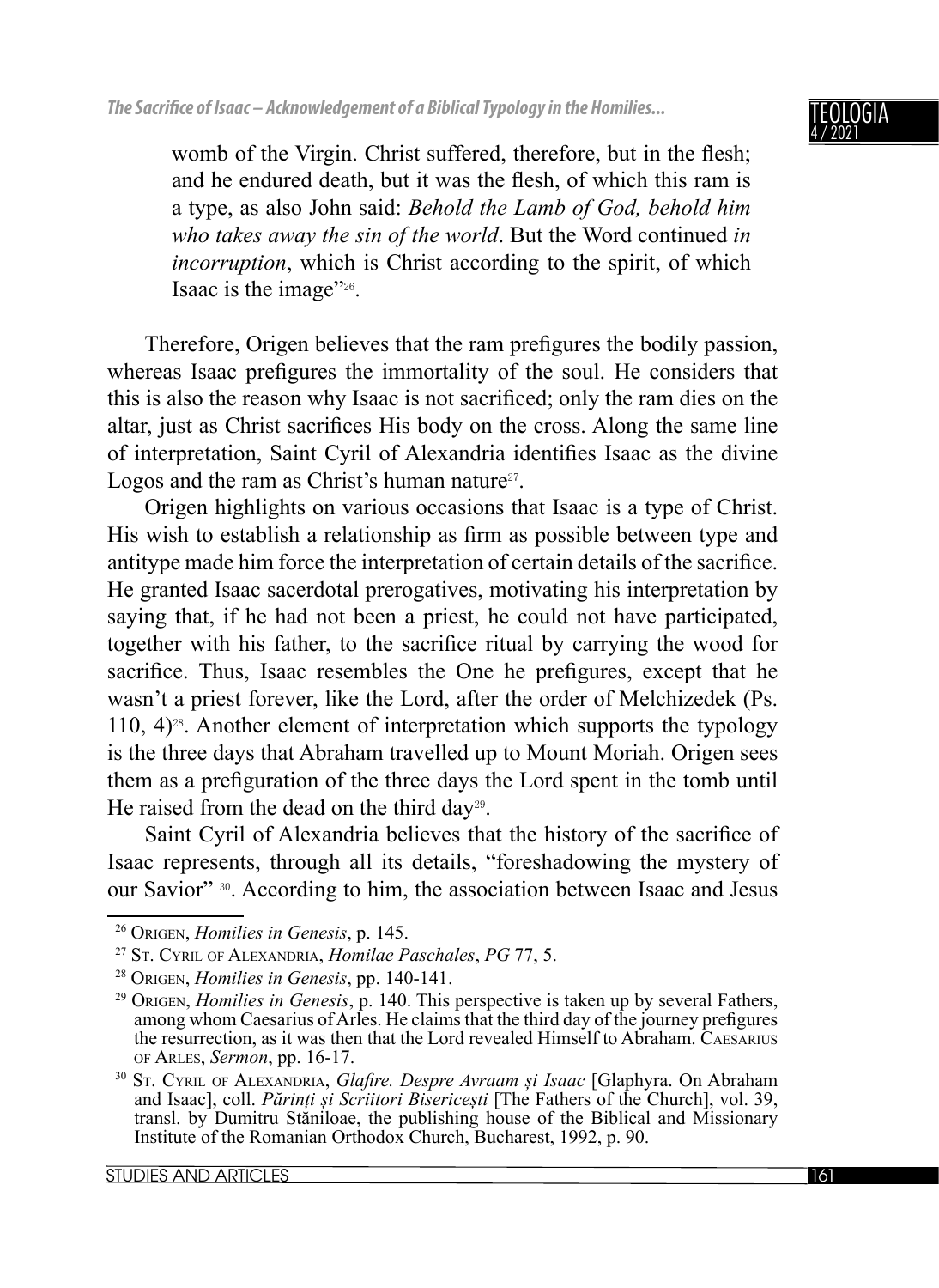

Christ is made following the pattern of the type-antitype relationship: the sacrifice of the son of Abraham is seen as a prefiguration of the saving sacrifice on Golgotha.

"That is, Isaac's sacrifice is seen as a type of the Savior Christ's sacrifice. And Isaac is one begotten, but also Christ is the Only Begotten. Isaac carries the sacrificial wood on his back, and Christ carries the cross. One ascends Mount Moriah, Christ Jesus ascends the road to Golgotha. Isaac was to be sacrificed without guilt, and so was the Savior crucified without sin. And everyone accepts their own sacrifice" $31$ .

The hierarch of Alexandria believes that the following elements characterise the typological connection between the two: ■ Isaac is the only-begotten son (born out of a promise) and Jesus is the only-begotten Son, born of the Father before all ages; ■ Isaac carries the wood necessary to perform the sacrifice, Jesus carries the cross on His back, up to the place of the Crucifixion;  $\blacksquare$  the place of sacrifice is somewhere high – Mount Moriah and the Golgotha Hill;  $\blacksquare$  the sacrifice of the two didn't entail in any way a personal sin, as they were both innocent;  $\blacksquare$  the sacrifice is accepted by each of them.

In another text, Saint Cyril identifies a new typological element, about which other Fathers also wrote, namely the ram. He prefigures Christ, but only from a certain perspective:

"Isaac escaped both death and suffering. And a God-given ram goes up to the sacrifice. And the Word that shone from the being of God and the Father was in His temple, that is, in the one taken from the Virgin and nailed to the wood. But being like an impassive and immortal God, he was out of death and passion. But it ascends in a fragrant odor to God and the Father through His body, which He says He has taken from the Father"<sup>32</sup>.

In the view of the exegete of Alexandria, the ram prefigures the bodily death of the Son of God. As He was the true God, the Word was immortal and eternal, but through the body He took from the Virgin, He could

<sup>31</sup> ST. CYRIL OF ALEXANDRIA, *Despre Avraam și Isaac* [On Abraham and Isaac], p. 92. 32 St. Cyril of ALEXANDRIA, *Despre Avraam și Isaac* [On Abraham and Isaac], p. 94.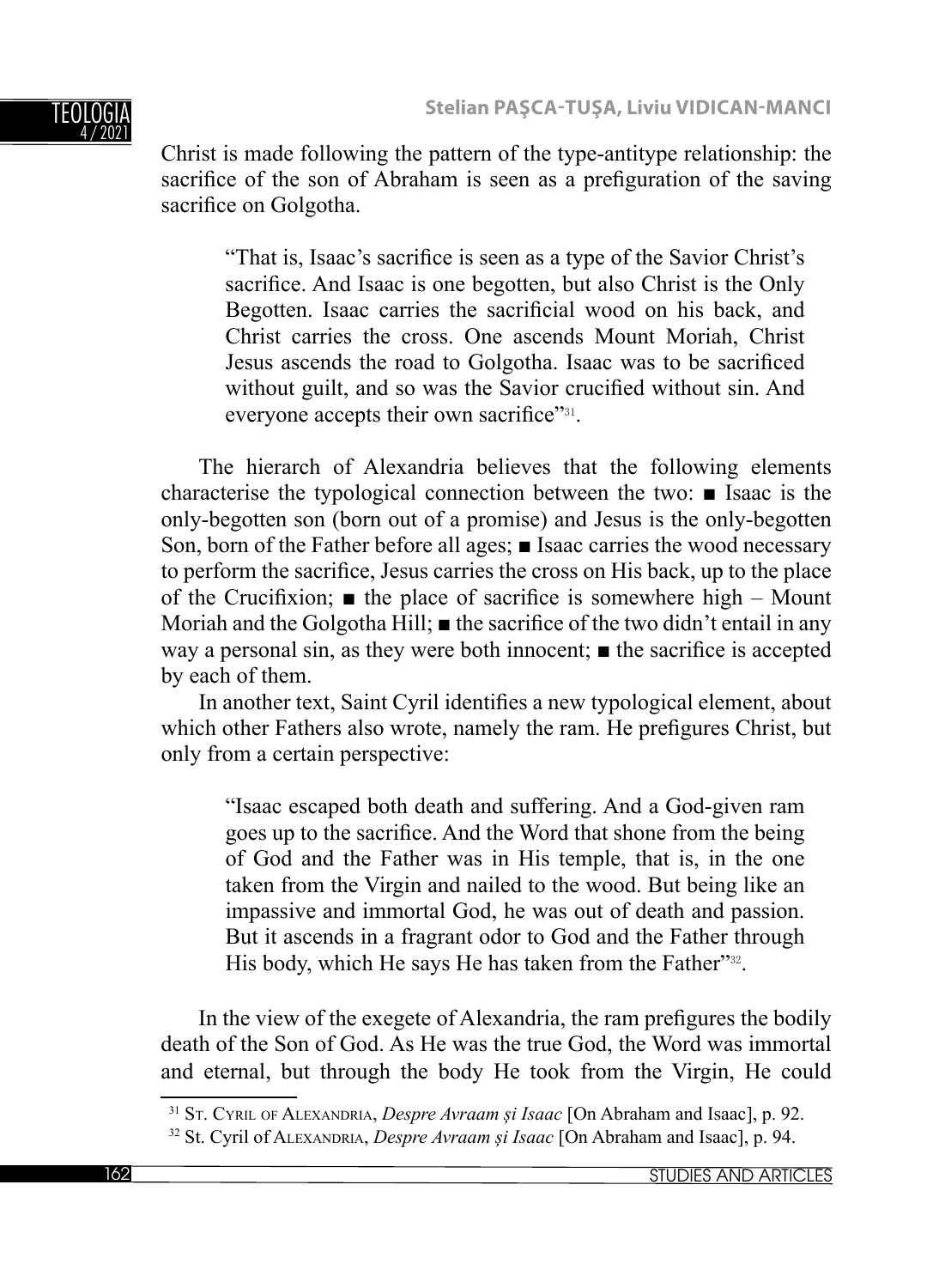

complete the sacrifice, dying for the sins of mankind. Therefore, the ram is a type of Christ under the conditions.

We can also notice that, besides the main typology (focusing on Isaac and Christ), patristic literature developed an auxiliary typology, which refers to Christ. Such an example is given by Saint Cyril of Alexandria, who considers that the servants who accompanied Abraham are

"a model of the two peoples who have been called into slavery as a result of the law, the two peoples of Israel and Judah, I mean. […] And the fact that the two servants followed them until the third day and they were not allowed to ascend to the high and holy land, but were more vigorously commanded to sit there with the donkey, shows how the two peoples followed God. until the third time, that is, until the last, in which Christ appeared to us"<sup>33</sup>.

In this case, we are faced with an indirect reference to messianic times. Most likely, this reference is made in relation to the main typology. Oftentimes, the Fathers make such associations to emphasise even more the type-antitype relationship between the son of the patriarch and the Son of God and to underscore once more the extent of the sacrifice of our Saviour, aimed not only at the chosen people, but at the entire humankind. The servants sitting next to the ass, "the image of ultimate irrationality", show the hardness of Israel, which, according to Saint Paul, was only partial (Rom 11, 20). Nonetheless, Israel will be given once again the possibility to believe in Christ at the end of time34.

Another complementary association is provided by their supernatural births. Isaac was born out of an old, sterile mother, who, according to the law of nature, could no longer give birth to a child. Jesus Christ was born out of a Virgin, free of the temptation of wedlock, who conceived of the Holy Spirit, without the contribution of a man. These two miraculous events reinforce the typology through the fact that they both received the news of the miraculous birth in a theophanic framework: God reveals Himself to Abraham at Mamre and announces the birth to Sarah and Angel Gabriel reveals himself to Virgin Mary in Nazareth. We could therefore say that Sarah, as a mother, prefigures Virgin Mary.

<sup>33</sup> ST. CYRIL OF ALEXANDRIA, *Despre Avraam și Isaac* [On Abraham and Isaac], p. 92. 34 Edward KESSLER, *Bound by the Bible*, p. 93.